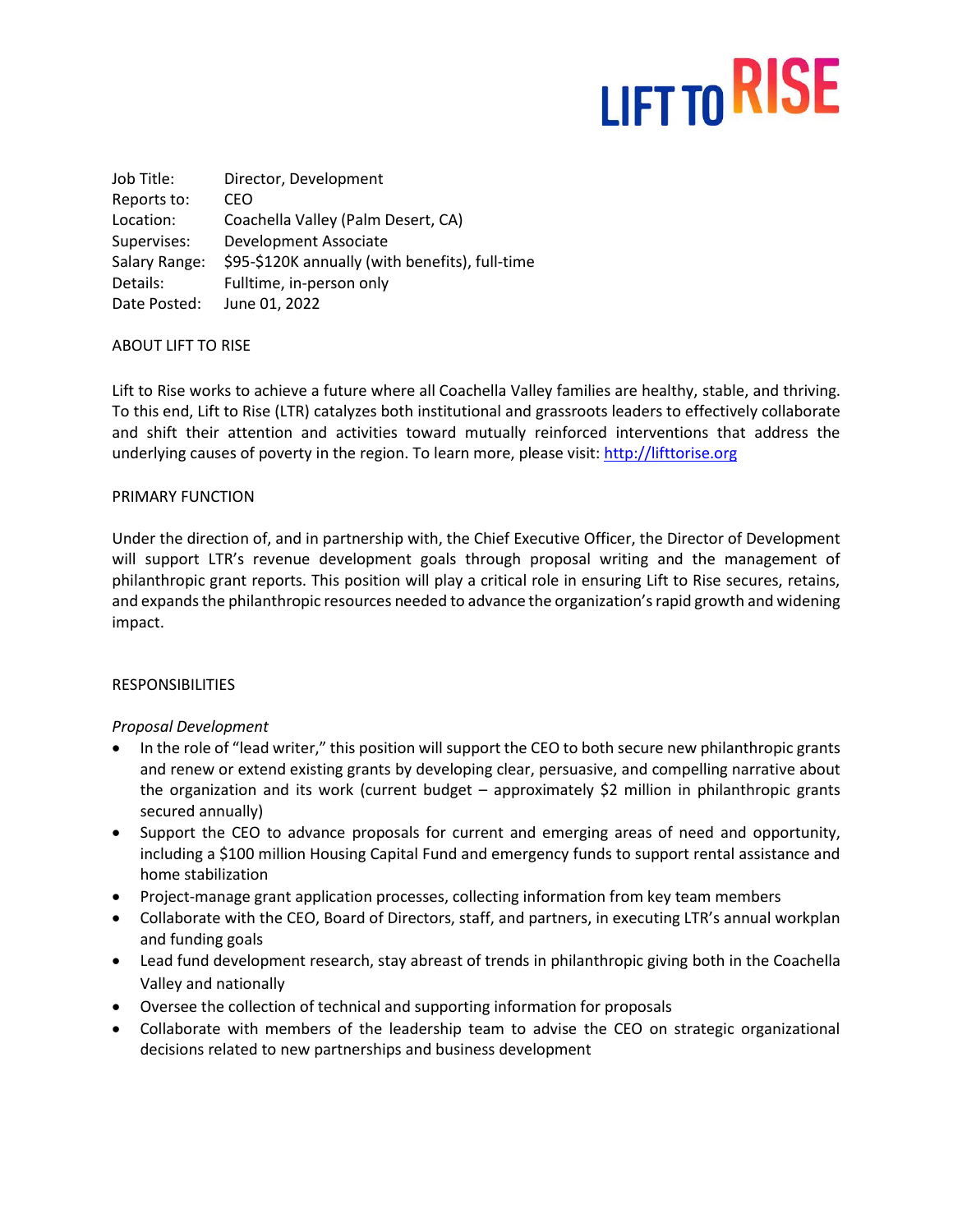# LIFT TO RISE

## *Grant Management and Reporting*

- Track all partnership and grant revenue, serving as the primary point of contact for development operations
- Develop and closely manage calendar of key reporting dates, leading to the submission of on-time and high-quality grant reports and appropriate acknowledgements
- Ensure all grant files are centrally filed and accessible

## *Relationship Management*

- Maintain strong relationships with administrative staff and/or program officers at philanthropic organizations
- Maintain working knowledge of the range of partners that comprise Lift to Rise's Collective Action Network
- Potential opportunity to grow into a relationship manager with individual donors

# **COMPETENCIES**

# *Attributes and Qualities*

- Deep and proven understanding of poverty alleviation and systems change work, including but not limited to experience with community development finance (Community Development Financial Institutions, intermediaries, affordable housing), social determinants of health, philanthropy, advocacy and policy, and/or collective impact
- A passion and authentic commitment to justice and equity for people of all ethnicities, races, ages, gender identities, sexual orientations, economic circumstances, physical and mental abilities and characteristics, and philosophies
- Genuine commitment to resident and community issues, as well as to maintaining the integrity of the vision, mission, and values of Lift to Rise
- Exceptional writing skills; ability to clearly and convincingly communicate an aspirational vision that aligns with Lift to Rise's mission, strategic direction and goals, supported by programmatic details and measurements of success
- Excellent editing and proofreading skills, attention to message, detail, branding, and style standards
- Superior organizational and time management skills, ability to meet deadlines
- High attention to detail
- Strong interpersonal skills, experience working with or at philanthropic organizations a plus
- Enthusiastic embrace of a fast-paced "start-up" work style that involves a high degree of collaboration
- "Roll up your sleeves" attitude, openness to an organization that is quickly growing, evolving, and developing new initiatives and approaches to addressing poverty

### *Qualifications*

- A minimum of eight years of grant writing and/or fund development experience or equivalent professional writing experience
- Undergraduate degree required, advanced degree in public policy, social work, or related area preferred
- Experience working in and/or with communities of color